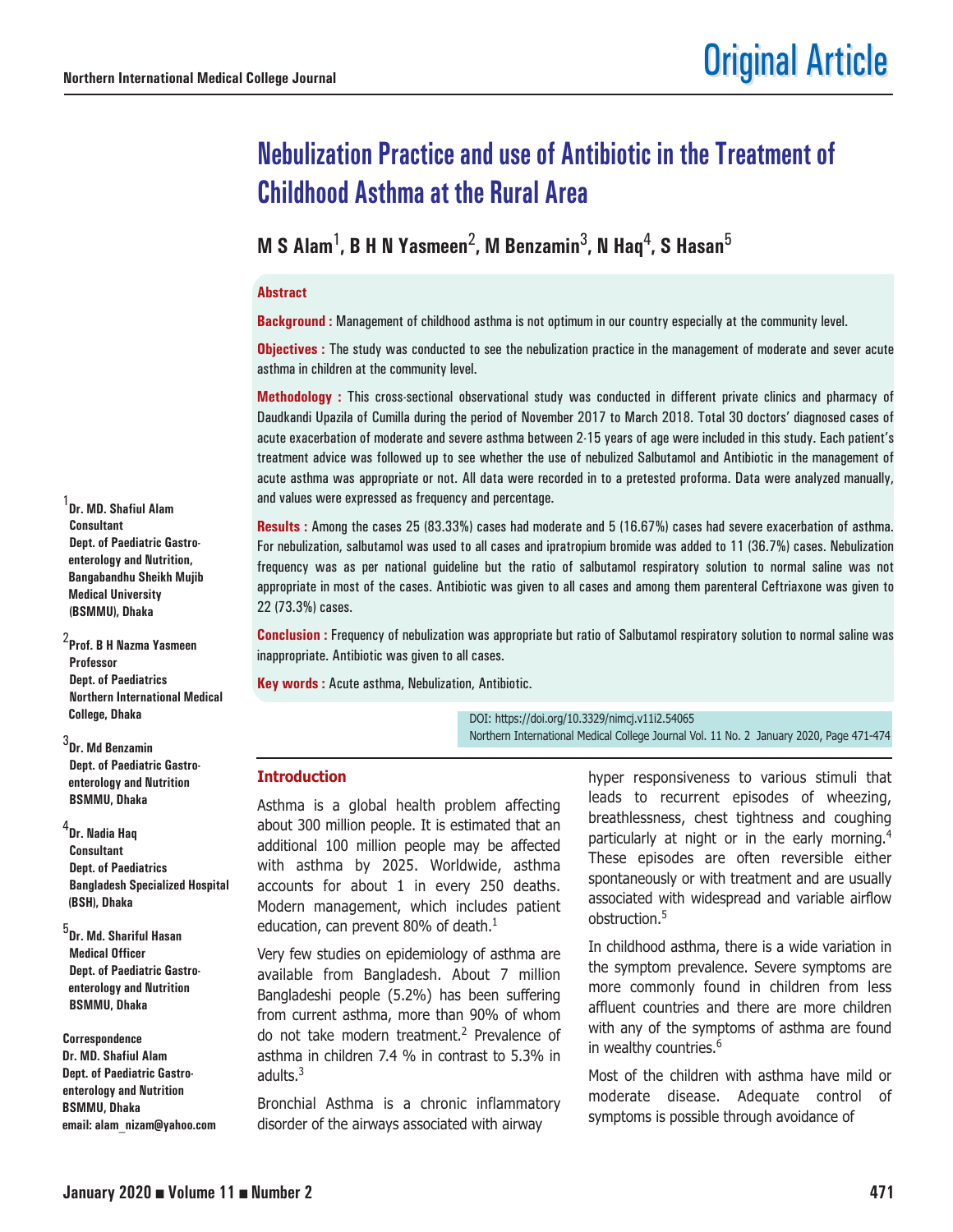triggering factors and/or with the help of medications, such as inhaled short-acting  $\beta_2$ -receptor agonists (SABA), inhaled corticosteroids (ICS) and, when needed, the addition of longacting  $β_2$ -receptor agonists (LABA) and leukotriene receptor antagonists (LTRA).<sup>7,8</sup>

Exacerbations of asthma are episodes characterized by a progressive increase in shortness of breath, cough, wheezing, or chest tightness, or some combination of these symptoms, accompanied by progressive decreases in lung function i.e., they represent a change from the patient's usual status that is sufficient to require a change in treatment.<sup>9</sup> Acute exacerbation has been clinically classified as mild or moderate, severe and life threatening exacerbation in children aged 6-11 yrs. and in children aged 5 yrs. and younger as mild or moderate and severe or life threatening exacerbation.<sup>9</sup>

Most of the mild or moderate exacerbation cases can be managed well at home with judicious use of nebulized salbutamol and oral corticosteroid and a few cases may require hospitalization for high level care. Patients with severe or lifethreatening condition require hospitalization but while waiting nebulized salbutamol, Oxygen inhalation, oral prednisolone, and if needed inhaled ipratropium bromide can save life. Therefore, aerosolized salbutamol is the main stay of treatment of acute exacerbation of asthma.

Mortality rate in different countries is increasing despite many advances take places in the management of asthma. Worldwide deaths from this condition have reached over 180,000 annually.<sup>10</sup> Death occurs at two peak age groups in children: pre- school children and teenagers. The most common reason of death from asthma has been delay in seeking medical care. With the early initiation of effective treatment death due asthma is unusual.11-13

Management of childhood asthma in rural health care system of our country is not optimum still now. Therefore, the study was conducted in the rural area to see appropriateness of the use of nebulized Salbutamol and Antibiotic in the management of acute asthma.

# **Materials and Methods**

This cross sectional observational study was conducted in different private clinics and pharmacy of Daudkandi Upazilla of Cumilla during the period of November 2017 to March 2018. Total 30 children with acute asthma were included in this study with purposive sampling. All of them were between 2-15 years of age. Child aged below 2 years and above 15 years of age and having coexisting chronic disease in addition to asthma has been excluded. Cases were classified as moderate and severe exacerbation of acute asthma according to the symptoms criteria and treatment advices given by the physicians.

All relevant data were collected in to a pretested proforma of structured questionnaire. Data including age at onset, exacerbating factors, family history, treatment history, current treatment with nebulization, use of antibiotics were recorded. Data were analyzed manually, and values were expressed as frequency, and percentage. In this study we consider the following operational definitions.

## **Operational Definitions**

**Acute exacerbation :** The GINA (Global Initiative for Asthma) guidelines define "acute exacerbations" (asthma attacks or acute asthma) as "episodes of progressive increase in shortness of breath, cough, wheezing, or chest tightness, or some combination of these symptoms, accompanied by decreases in expiratory airflow that can be quantified by measurement of lung function.<sup>9</sup>

**Mild or Moderate acute asthma :** Clinically mild or moderate acute asthma is considered on the basis of presence of following symptoms: breathlessness, agitation. Pulse rate ≤200 bpm (0- 3yrs) or ≤180 bpm (4-5 yrs.) Oxygen saturation ≥92%. in patient's aged 5 yrs. and younger. In patients aged between 6- 11 yrs. symptoms included: talks in phrases, prefers sitting or lying, not agitated, respiratory rate increased, accessory muscle not used, pulse rate 100-120 bpm  $O<sub>2</sub>$  saturation (on air) 90-95% PEF >50% predicted or best.<sup>9</sup>

**Severe or Life-threatening asthma :** Clinically severe or lifethreatening asthma is considered based on the presence of following symptoms: unable to speak or drink, central cyanosis, confusion or drowsiness, marked sub -costal and/or sub-glottic retractions, oxygen saturation ≥92%, silent chest on auscultation, pulse rate >200 bpm (0-3) or >180bpm (4-5 yrs.) in patient's aged 5 yrs. and younger.

In patients aged between 6-11 yrs. symptoms included: talks in words, hunched forwards, agitated, respiratory rate >30/min. use of accessory muscles, pulse rate >120 bpm, O2 saturation (on air) <90% PEF  $\leq$ 50% predicted or best.<sup>9</sup>

**Proper dose and technique:** Proper dose and technique was considered when salbutamol solution of .15-.3 mg/kg or.05ml/kg or 2.5 mg nebulizer for 5 years and younger was diluted with normal saline to make it at least 2-3 ml and was given with proper face mask or nasal cannula. For ipratropium bromide appropriate dose was considered 250 mcg was given by nebulizer.

## **Results**

In our study, among 30 cases 12 (40%) patients were male and 18 (60%) were Female. Thirteen (43.3%) cases were in between 2-5 years of age, 15 (50%) cases were between 6-10 years and 2(6.7%) cases were in between 10-15 years of age. (Table I)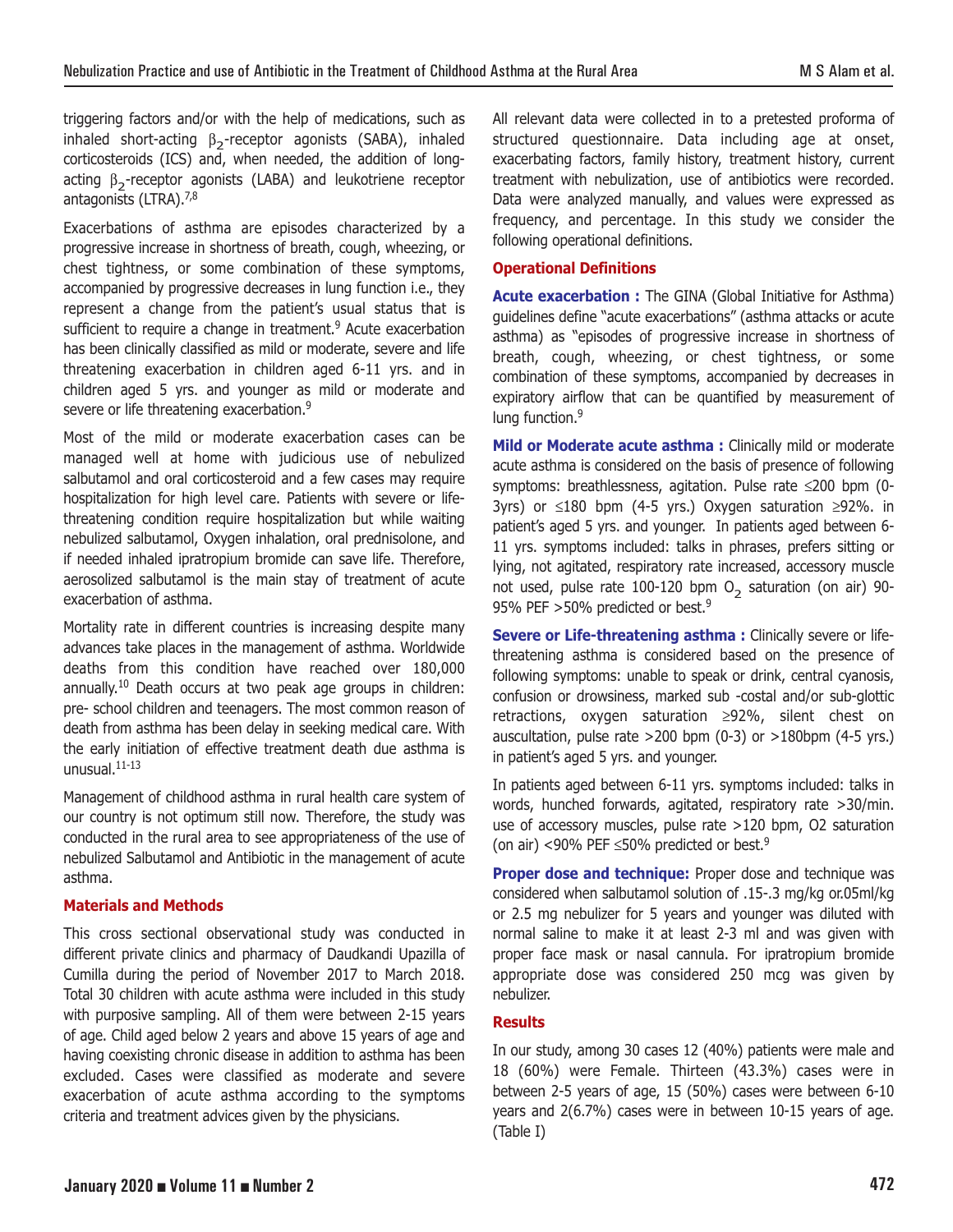|  | Table I: Age distribution of study children (n=30) |  |  |  |
|--|----------------------------------------------------|--|--|--|
|--|----------------------------------------------------|--|--|--|

| Age          | <b>Cases</b>   | <b>Percentage</b> |
|--------------|----------------|-------------------|
| $2-5$ yrs    | 13             | 43.3%             |
| $6-10$ yrs   | 15             | 50%               |
| $11-15$ yrs  | $\overline{2}$ | 6.7%              |
| <b>Total</b> | 30             | 100%              |

In this study cases 13 (43.3%) patients had been suffering from acute asthma in 2-5 years age group, 15 (50%) in 6-10 years age group, 2 (6.7%) patients were in 11-15 years of age. (Table II)

**Table II : Study children according to severity of acute exacerbation of asthma (n=30)**

| Age group    | Severe or life-    | <b>Mild or Moderate</b> | <b>Total</b>    |
|--------------|--------------------|-------------------------|-----------------|
|              | threatening asthma | asthma                  | n(%)            |
|              | n(%)               | n(%)                    |                 |
| 2-5 yrs.     | $1(3.3\%)$         | $12(40\%)$              | $13\frac{9}{6}$ |
| $6-10$ yrs.  | $2(6.7\%)$         | 13(43.3%)               | 15(50%)         |
| $11-15$ yrs. | $2(6.7\%)$         | $0(.0\%)$               | $2(6.7\%)$      |

Among the precipitating factors, acute respiratory tract infections showed the highest incidence (53.3%). Remaining were exposure to dust, smoke, cold waves (30%), emotional upset (10%), exercise (6.7). (Table III)

**Table III : Precipitating factors of acute exacerbation 0f asthma (n=30)**

| <b>Factors</b>   | <b>Number</b> | Percentage (%) |
|------------------|---------------|----------------|
| ARI              | 16            | 53.3           |
| Cold dust, smoke | 9             | 30.0           |
| Emotion          | 3             | 10.0           |
| <b>Exercise</b>  | 2             | 6.7            |
| <b>Total</b>     | 30            | 100.0          |

In this study all the cases were treated with nebulized Salbutamol. Among them 19 (63.3%) patients were treated with only Salbutamol solution. 11 (36.7%) cases were treated with nebulized Salbutamol and Ipratropium Bromide. (Table IV)

**Table IV : Pattern of nebulization with salbutamol and ipratropium bromide (n=30)**

| M                             |               |                |
|-------------------------------|---------------|----------------|
| <b>Drugs for nebulization</b> | <b>Number</b> | Percentage (%) |
| Salbutamol                    | 19            | 63.3           |
| Slbutamol+Ipratopium bromide  | 11            | 36.7           |
| <b>Total</b>                  | 30            | 100.0          |

In this study we found that the frequency of nebulization, which was given 6 hourly in 26 (86.7%) patients and 8 hourly in 4 (13.3%) patients. (Table V)

## **Table V : Frequency of nebulization (n=30)**

| <b>Frequency of nebulization</b> | Cases | Percentage (%) |
|----------------------------------|-------|----------------|
| 6 hourly                         | 26    | 86.7           |
| 8 hourly                         | 4     | 13.3           |
| <b>Total</b>                     | 30    | 100            |

Among the 30 cases, nebulization solution was appropriate in 6(20%) cases and correct technic was found in only in10 (40%) cases. (Table VI)

| Severe or life-<br>Mild or Total<br>Mebulized with threatening Moderate<br>asther asther |  |
|------------------------------------------------------------------------------------------|--|
|                                                                                          |  |
|                                                                                          |  |
|                                                                                          |  |
|                                                                                          |  |
| Appropriate solution<br>(Measured amount of $1(20\%)$ $5(20\%)$ $6(20\%)$                |  |
|                                                                                          |  |
|                                                                                          |  |
|                                                                                          |  |
|                                                                                          |  |
| Appropriate technic 2(40%) 8(32%) 10(40%)                                                |  |
|                                                                                          |  |

In our study we found that among the 30 cases, 28 (93.3%) patients were treated with antibiotic according to the advice of the doctor. Out of them 22 (73.3%) patients were treated with Ceftriaxone, 5 (16.7%) cases were treated with Amoxicillin, 2 (6.7%) cases were treated with Ampicillin and Gentamicin, 1 (3.3%) patient was treated with Cephradine. (Table VII)

|  |  | Table VII : Antibiotic given to study children (n=30) |  |  |
|--|--|-------------------------------------------------------|--|--|
|--|--|-------------------------------------------------------|--|--|

| <b>Antibiotic</b>     | <b>Number</b> | Percentage (%) |
|-----------------------|---------------|----------------|
| Ceftriaxone           | 22            | 73.3           |
| <b>Amoxicillin</b>    | 5             | 16.7           |
| Ampicillin+Gentamycin | $\mathcal{P}$ | 6.7            |
| Cephradine            |               | 3.3            |
| <b>Total</b>          | 30            | 100.0          |

## **Discussion**

In the present study female cases were more than males. Male to female ratio was 2:3 though before puberty boys are more commonly affected than the girls.<sup>14</sup> considering precipitating factors, acute respiratory tract infection was the most predominant factor. Respiratory Syncytial Virus (RSV) infection of the airway is one of the major precipitants of childhood asthma.15 Remaining precipitants are: exposure to dust, cold wave, and emotional upset.

In the present study we found that nebulized salbutamol, and antibiotic were frequently used in treating acute asthma. It is universally recognized that inhaled  $β_2$  agonist (nebulized or MDI) is the mainstay of treatment.<sup>16</sup> Nebulization was given to all cases with salbutamol and in addition ipratropium bromide was given to 11 (36.7%) cases. Nebulization was given 6 hourly in26 (86.7%) cases and 8 hourly in 4 (13.3%) cases and the